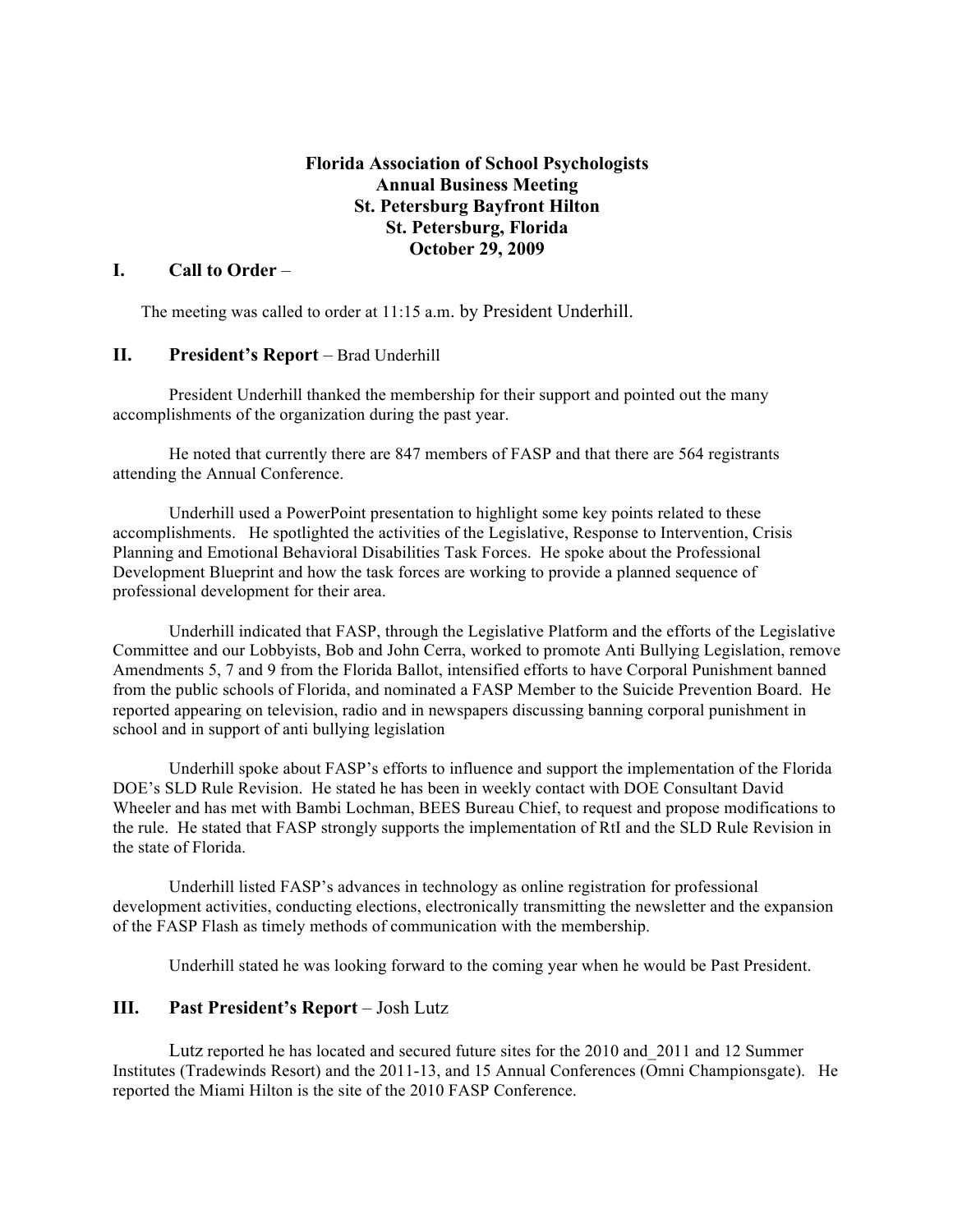He spoke to advertising and merchandise indicating this had been reorganized and had made a substantial profit.

Lutz reported, as chair of the Nominations and Elections Committee that 10% of the membership voted. He announced the results of the election as follows:

President Elect: Monica Murray Northeast Regional Representative: Freda Reid West Central Regional Representative: Roxanna Santos Southeast Regional Representative: Kim Berryhill

#### **IV. President Elect's Report** – Mark Neely

Neely recognized his Conference Co-Chairs Maureen Montgomery and Leisa Everhart and thanked them for all their hard work and predicted a successful conference.

He reported he has attended many professional meetings on FASP'S behalf including training on MLA at NASP. As a result of this he was asked to promote and coordinate FASP's response to the MLA for which he brought together a task force to complete this task. He attended the CEES Legislative Training in March and the NASP Advocacy Training this summer. He encouraged more advocacy from our members to maintain our ability to influence legislation. He pledged his commitment to the implementation of RtI and continued exemplary professional development.

He introduced his FASP Executive Board for 2009-2010 to the FASP membership and announced Alberto Gamarra and Michelle Robertson Shepard as the 2010 Conference Co-Chairs.

Neely thanked Underhill again for his hard work and presented him with a plaque commemorating his presidency for 2009.

## **V. Secretary's Report** – Gail Patterson

Patterson directed the membership to the visual presentation the minutes from the October 2008 FASP Annual Business Meeting. She requested corrections. None were forthcoming. She thanked the membership for their support. She stated there would be a motion to approve the minutes.

#### **VI. Treasurer's Report** – Amy Endsley

Endsley presented a Financial Balance Sheet to the board. She stated that the contracts for events, including rooms, were negotiated far in advance and did not account for the budget shortfalls we have experienced in the state which have dramatically affected school districts. She further stated that because of these and other unforeseen events we have a shortfall of funds.

#### **VI. Action Items Related to Officer Reports**

**Motion #1**– Move to approve the FASP 2008 Annual Business Meeting Minutes.

**Motion by Endsley Second by Donelson**